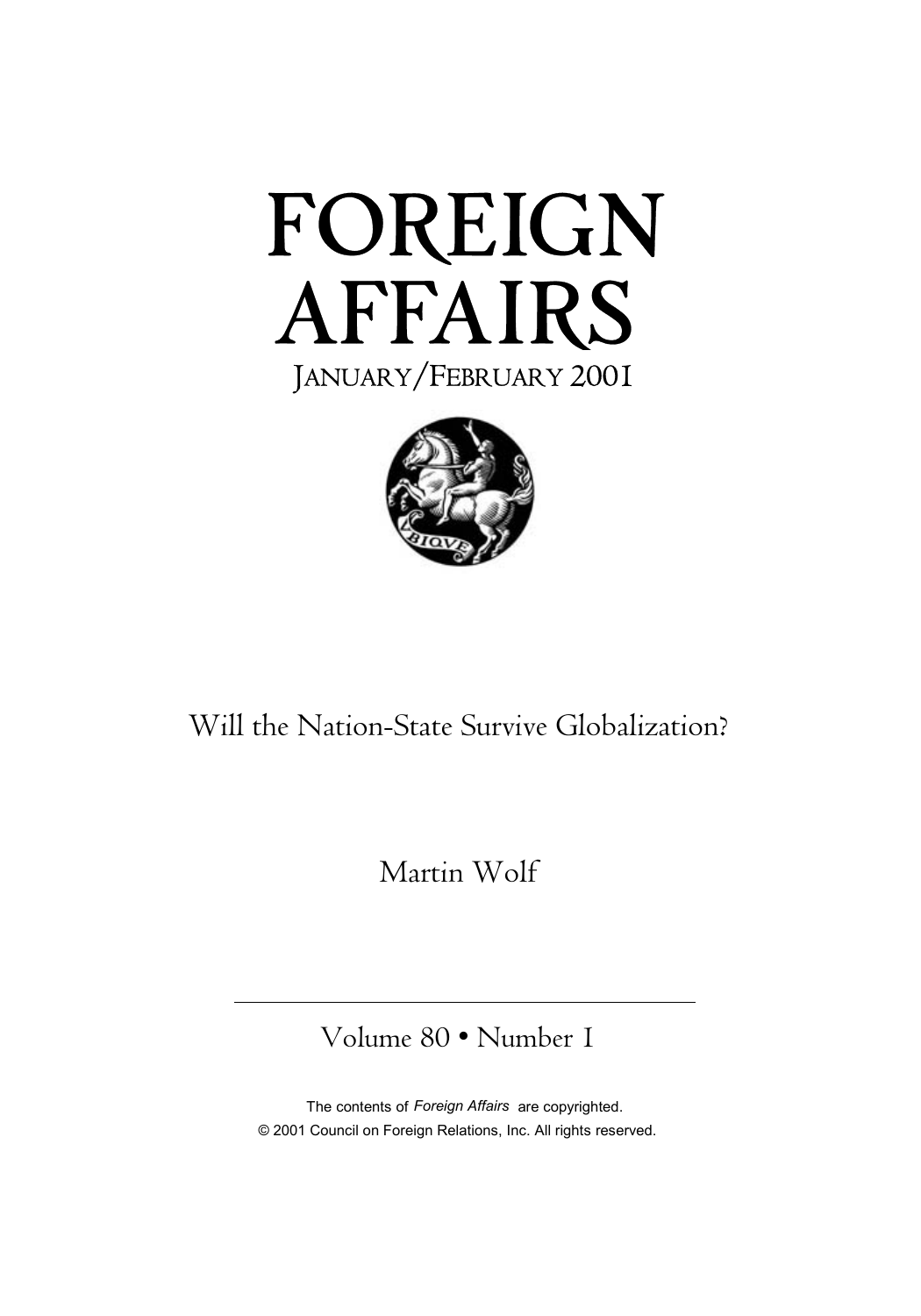# Will the Nation-State Survive Globalization?

# *Martin Wolf*

#### defining globalization

A SPECTER is haunting the world's governments—the specter of globalization. Some argue that predatory market forces make it impossible for benevolent governments to shield their populations from the beasts of prey that lurk beyond their borders. Others counter that benign market forces actually prevent predatory governments from fleecing their citizens. Although the two sides see different villains, they draw one common conclusion: omnipotent markets mean impotent politicians. Indeed, this formula has become one of the clichés of our age. But is it true that governments have become weaker and less relevant than ever before? And does globalization, by definition, have to be the nemesis of national government?

Globalization is a journey. But it is a journey toward an unreachable destination—"the globalized world." A "globalized" economy could be defined as one in which neither distance nor national borders impede economic transactions. This would be a world where the costs of transport and communications were zero and the barriers created by differing national jurisdictions had vanished. Needless to say, we do

 $\left[178\right]$ 

MARTIN WOLF is Associate Editor and Chief Economics Commentator at the *Financial Times*. This paper is based on "The Nation State in a Global World," presented at the Harry Oppenheimer Colloquium on Globalization, funded by the Ernest Oppenheimer Memorial Trust, in Stellenbosch, South Africa, in February 2000. Excerpts will appear in the winter 2001 issue of the *Cato Journal*.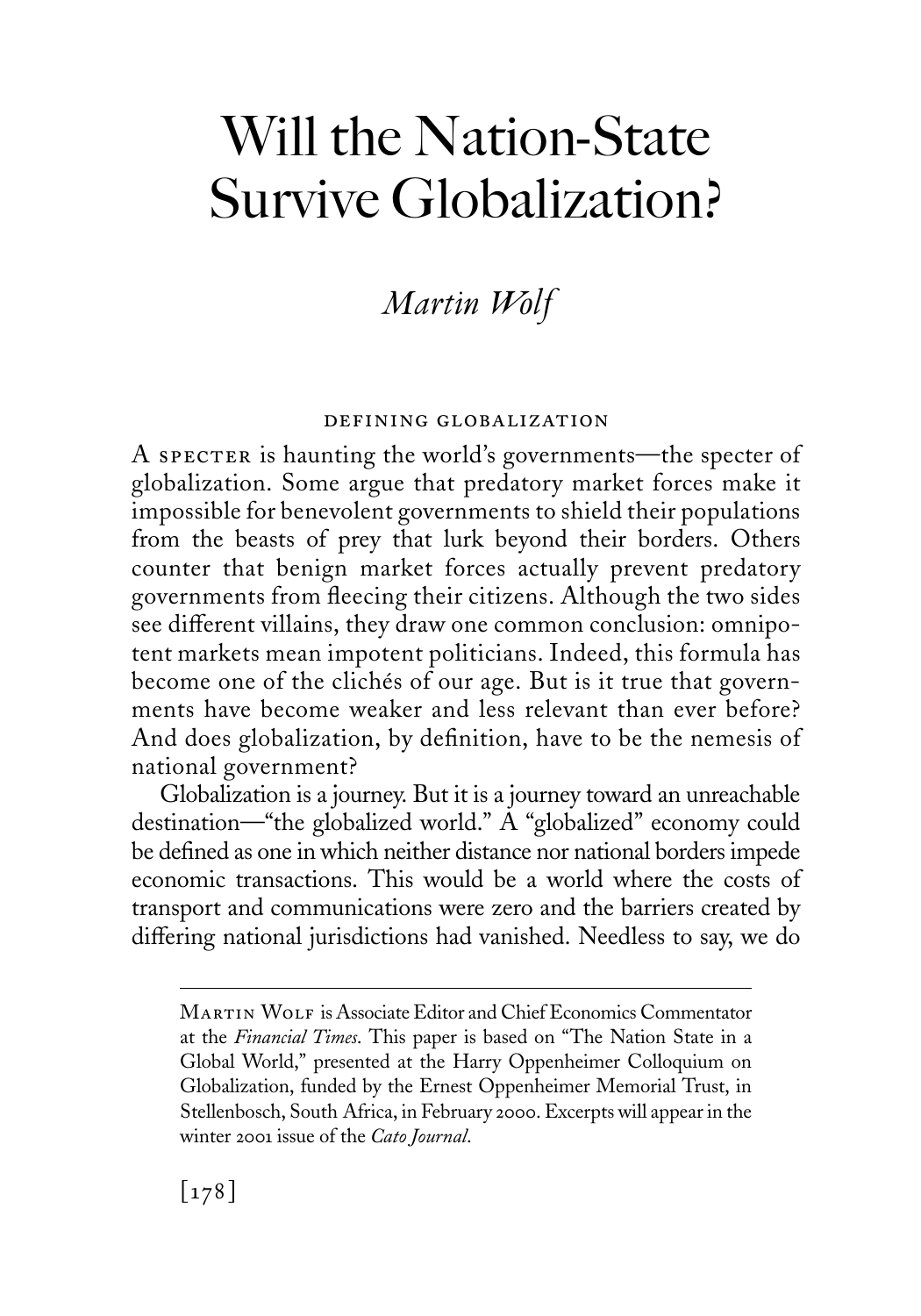#### *Will the Nation-State Survive Globalization?*

not live in anything even close to such a world. And since many of the things we transport (including ourselves) are physical, we never will.

This globalizing journey is not a new one. Over the past five centuries, technological change has progressively reduced the barriers to international integration. Transatlantic communication, for example, has evolved from sail power to steam, to the telegraph, the telephone, commercial aircraft, and now to the Internet. Yet states have become neither weaker nor less important during this odyssey. On the contrary, in the countries with the most advanced and internationally integrated economies, governments' ability to tax and redistribute incomes, regulate the economy, and monitor the activity of their citizens has increased beyond all recognition. This has been especially true over the past century.

The question that remains, however, is whether today's form of globalization is likely to have a different impact from that of the past. Indeed, it maywell, for numerousfactors distinguish today's globalizing journey from past ones and could produce a different outcome. These distinctions include more rapid communications, market liberalization, and global integration of the production of goods and services. Yet contrary to one common assumption, the modern form of globalization will not spell the end of the modern nation-state.

#### the past as prologue

TODAY's GROWING INTEGRATION of the world economy is not unprecedented, at least when judged by the flow of goods, capital, and people. Similar trends occurred in the late nineteenth and early twentieth centuries.

First, the proportion of world production that is traded on global markets is not that much higher today than it was in the years leading up to World War I. Commerce was comparably significant in 1910, when ratios of trade (merchandise exports plus imports) to GDP hit record highs in several of the advanced economies. Global commerce then collapsed during the Great Depression and World War II, but since then world trade has grown more rapidly than output. The share of global production traded worldwide grew from about 7 percent in 1950 to more than 20 percent by the mid-1990s; in consequence,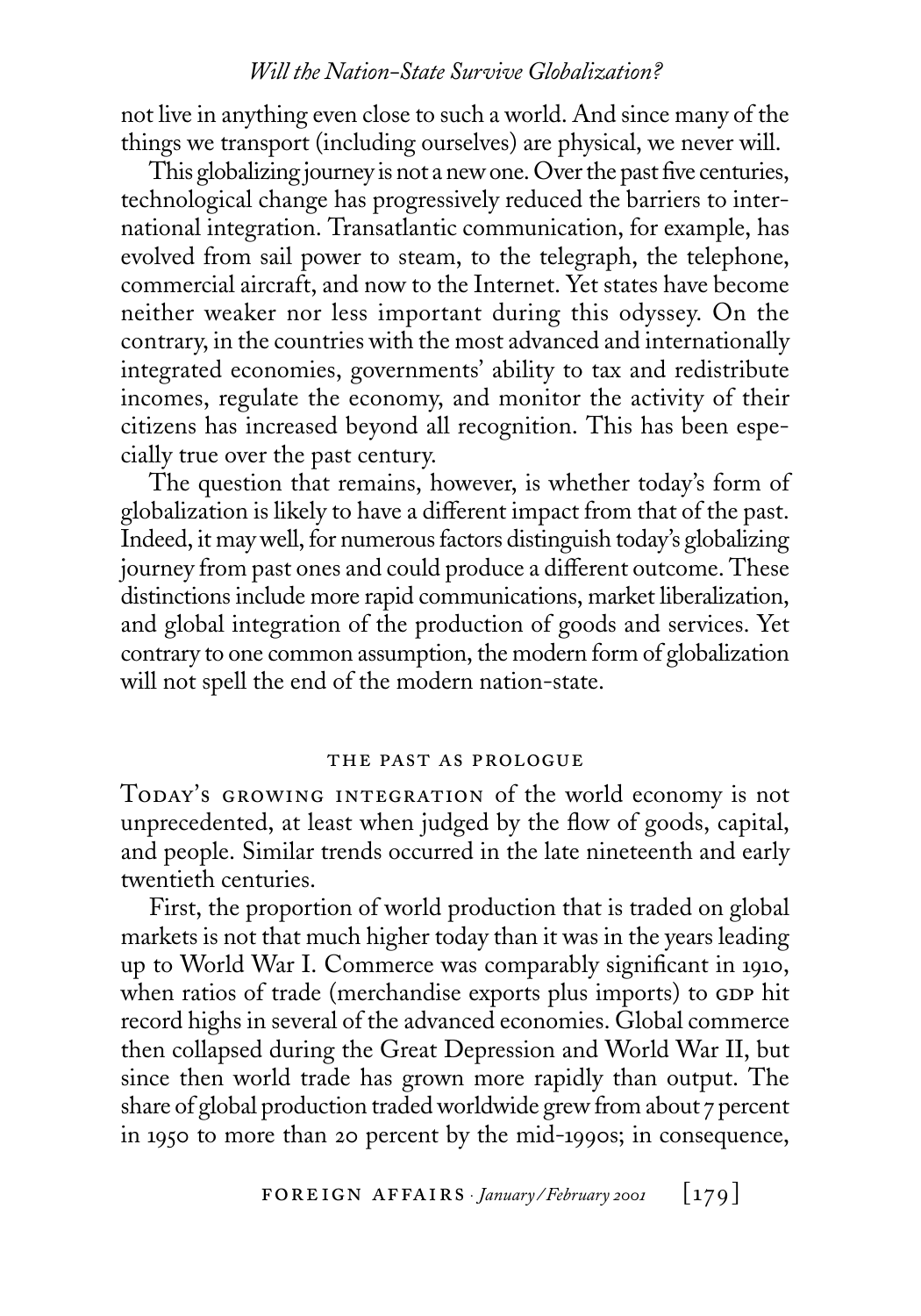trade ratios have risen in almost all of the advanced economies. In the United Kingdom, for example, exports and imports added up to 57 percent of GDP in 1995 compared to 44 percent in 1910; for France the 1995 proportion was 43 percent against 35 percent in 1910; and for Germany it was 46 percent against 38 percent in the same years. But Japan's trade ratio was actually lower in 1995 than it had been in 1910. In fact, among today's five biggest economies, the only one in which trade has a remarkably greater weight in output than it had a century ago is the United States, where the ratio has jumped from 11 percent in 1910 to 24 percent in 1995. That fact may help explain why globalization is more controversial for Americans than for people in many other countries.

Second, by the late nineteenth century many countries had already opened their capital markets to international investments, before investments, too, collapsed during the interwar period. As a share of  $GDP$ , British capital investments abroad—averaging 4.6 percent of  $GDP$ between 1870 and 1913—hit levels unparalleled in contemporary major economies. More revealing is that the correlation between domestic investment and savings (a measure of the extent to which savings remain within one country) was lower between 1880 and 1910 than in any subsequent period.

Historical differences exist, however. Although current capital mobility has precedents from the pre–World War I era, the composition of capital flows has changed. Short-term capital today is much more mobile than ever before. Moreover, long-term flows now are somewhat differently constituted than in the earlier period. Investment in the early twentieth century took the form of tangible assets rather than intangible ones. Portfolio flows predominated over direct investment in the earlier period (that trend has been reversed since World War II); within portfolios, stocks have increased in relative importance to roughly equal bonds today. And finally, before 1914, direct investment was undertaken largely by companies investing in mining and transportation, whereas today multinational companies predominate, with a large proportion of their investment in services.

Today's high immigration flows are also not unprecedented. According to economists Paul Hirst and Grahame Thompson,

[180] foreign affairs . *Volume 80 No. 1*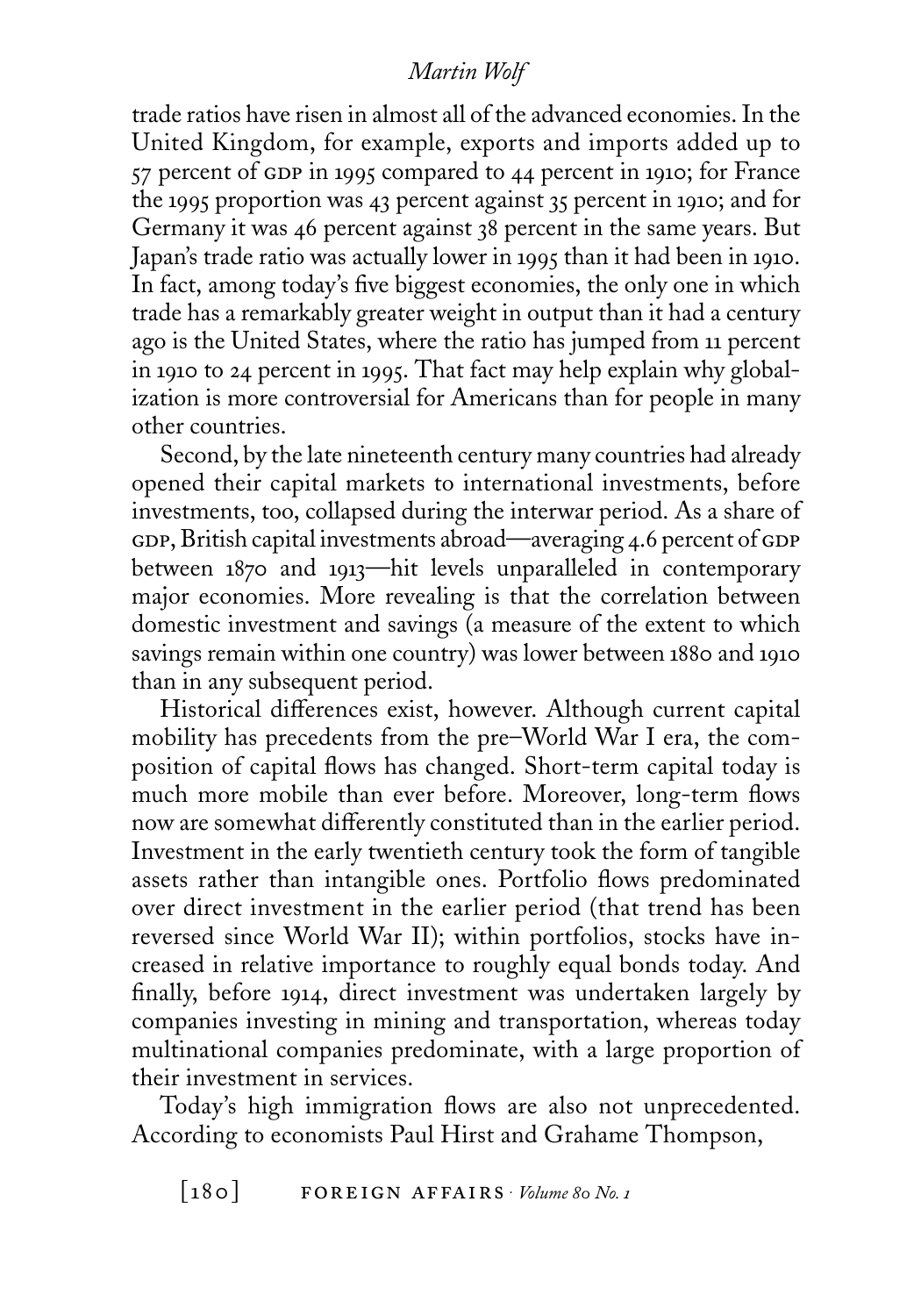the greatest era for recorded voluntary mass migration was the century after 1815. Around 60 million people left Europe for the Americas, Oceania, and South and East Africa. An estimated ten million voluntarily migrated from Russia to Central Asia and Siberia. A million went from Southern Europe to North America. About 12 million Chinese and 6 million Japanese left their homelands and emigrated to eastern and southern Asia. One and a half million left India for Southeast Asia and Southwest Africa.

Population movement peaked during the 1890s. In those years, the United States absorbed enough immigrants to increase the U.S. population from the beginning of the decade by 9 percent. In Argentina, the increase in the 1890s was 26 percent; in Australia, it was 17 percent. Europe provided much of the supply: the United Kingdom gave up 5 percent of its initial population, Spain 6 percent, and Sweden 7 percent. In the 1990s, by contrast, the United States was the only country in the world with a high immigration rate, attracting newcomers primarily from the developing world rather than from Europe. These immigrants increased the population by only 4 percent.

As all of this suggests, despite the many economic changes that have occurred over the course of a century, neither the markets for goods and services nor those for factors of production appear much more integrated today than they were a century ago. They seem more integrated for trade, at least in the high-income countries; no more integrated for capital—above all for long-term capital—despite important changes in the composition of capital flows; and much less integrated for labor.

So why do so many people believe that something unique is happening today? The answer lies with the two forces driving contemporary economic change: falling costs of transport and communications on the one hand, and liberalizing economic policies on the other.

#### the technological revolution

ADVANCES in technology and infrastructure substantially and continuously reduced the costs of transport and communications throughout the nineteenth and early twentieth centuries. The first transatlantic telegraph cable was laid in 1866. By the turn of the century, the entire world was connected by telegraph, and communication times fell from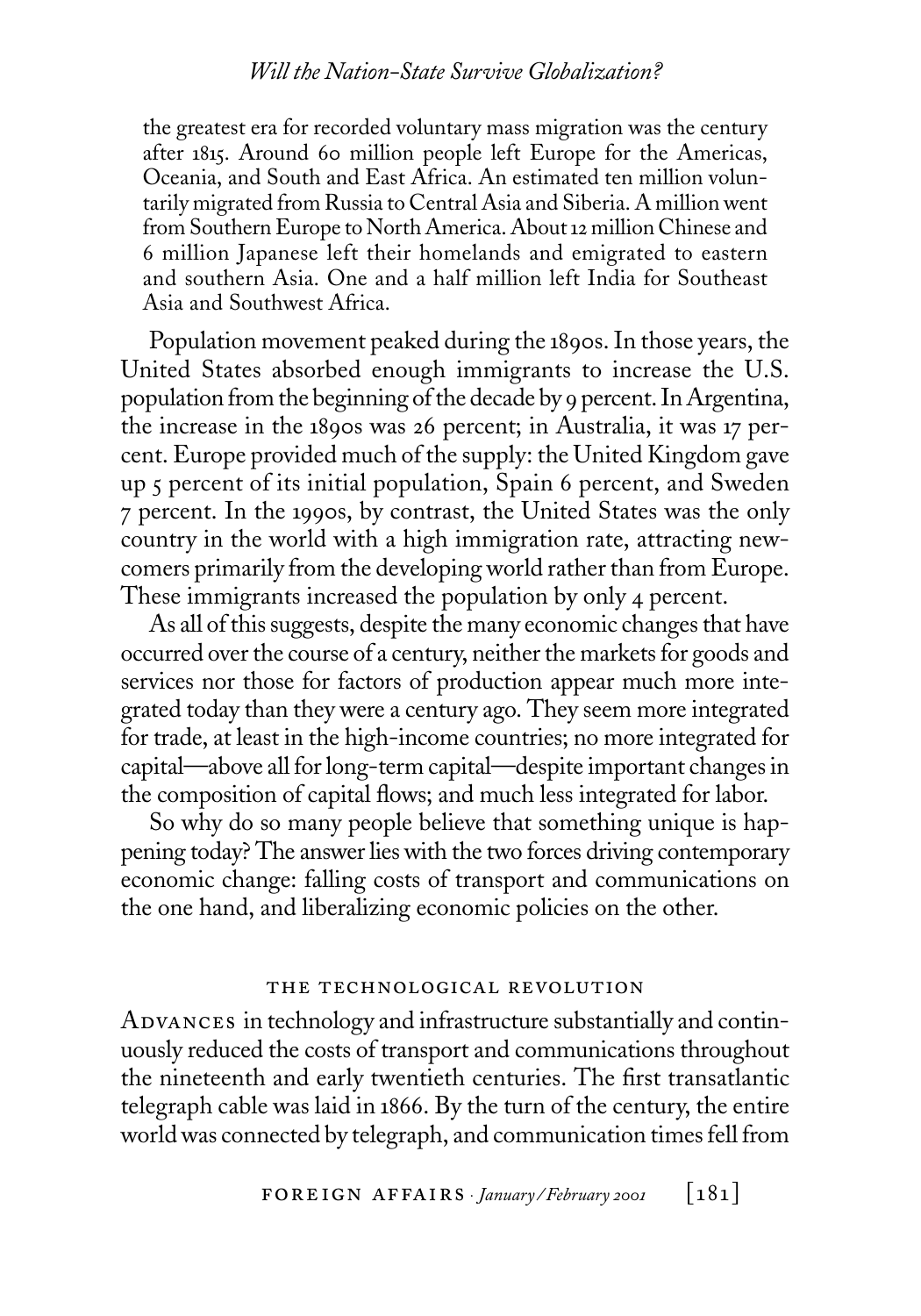months to minutes. The cost of a three-minute telephone call from New York to London in current prices dropped from about \$250 in 1930 to a few cents today. In more recent years, the number of voice paths across the Atlantic has skyrocketed from 100,000 in 1986 to more than 2 million today. The number of Internet hosts has risen from 5,000 in 1986 to more than 30 million now.

A revolution has thus occurred in collecting and disseminating information, one that has dramatically reduced the cost of moving physical objects. But these massive improvements in communications, however important, simply continue the trends begun with the first submarine cables laid in the last century. Furthermore, distances still impose transport and communications costs that continue to make geography matter in economic terms. Certain important services still cannot be delivered from afar.

Diminishing costs of communications and transport were nevertheless pointing toward greater integration throughout the last century. But if historical experience demonstrates anything, it is that integration is not technologically determined. If it were, integration would have gone smoothly forward over the past two centuries. On the contrary, despite continued falls in the costs of transport and communications in the first half of the twentieth century, integration actually reversed course.

Policy, not technology, has determined the extent and pace of international economic integration. If transport and communications innovationswere moving toward global economic integration throughout the last century and a half, policy was not—and that made all the difference. For this reason, the growth in the potential for economic integration has greatly outpaced the growth of integration itself since the late nineteenth century. Globalization has much further to run, if it is allowed to do so.

## choosing globalization

Globalization is not destined, it is chosen. It is a choice made to enhance a nation's economic well-being—indeed, experience suggests that the opening of trade and of most capital flows enriches most citizens in the short run and virtually all citizens in the long run. (Taxation on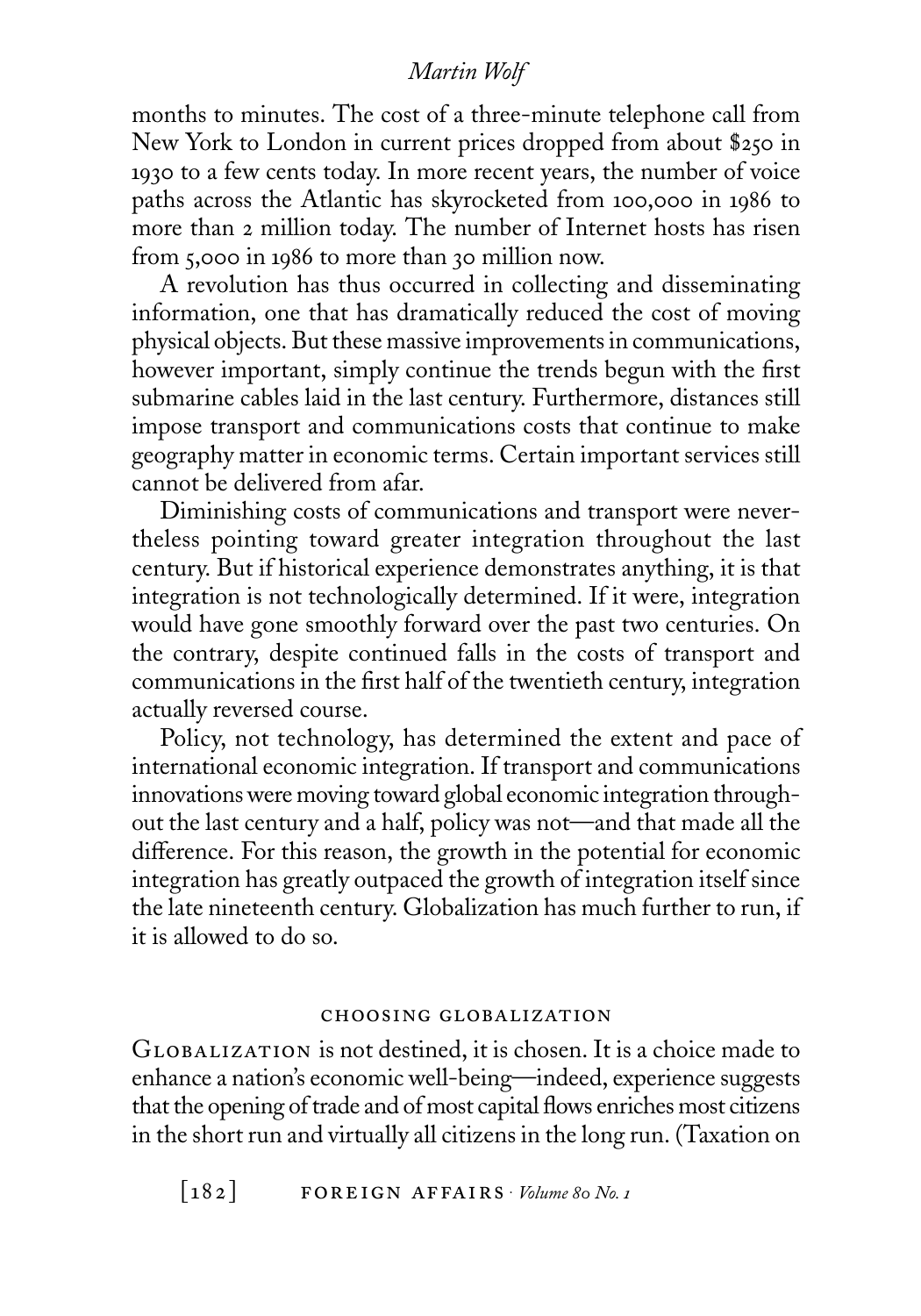short-term capital inflows to emerging market economies is desirable, however, particularly during a transition to full financial integration.) But if integration is a deliberate choice, rather than an ineluctable destiny, it cannot render states impotent. Their potency lies in the choices they make.

Between 1846 and 1870, liberalization spread from the United Kingdom to the rest of Europe. Protectionism, which had never waned in the United States, returned to continental Europe after 1878 and reached its peak in the 1930s.

A new era of global economic integration began only in the postwar era, and then only partially: from the end of World War II through the 1970s, only the advanced countries lowered their trade barriers.

The past two decades, by contrast, have seen substantial liberalization take root throughout theworld.By the late 1990s, no economically significant country still had a government committed to protectionism.

This historical cycle is also apparent in international capital investments. Capital markets stayed open in the nineteenth and

Globalization can progress only as far as national policymakers will allow.

early twentieth centuries, partly because governments did not have the means to control capital flows. They acquired and haltingly solidified this capacity between 1914 and 1945, progressively closing their capital markets. Liberalization of capital flows then began in a few advanced countries during the 1950s and 1960s. But the big wave of liberalization did not start in earnest until the late 1970s, spreading across the high-income countries, much of the developing world, and, by the 1990s, to the former communist countries. Notwithstanding a large number of financial crises over this period, this trend has remained intact.

In monetary policy, the biggest change has been the move from the gold standard of the 1870–1914 era to the floating currencies of today. The long-run exchange-rate stability inherent in the gold standard promoted long-term capital flows, particularly bond financing, more efficiently than does the contemporary currency instability. Today's vast short-term financial flows are not just a consequence of exchangerate instability, but one of its causes.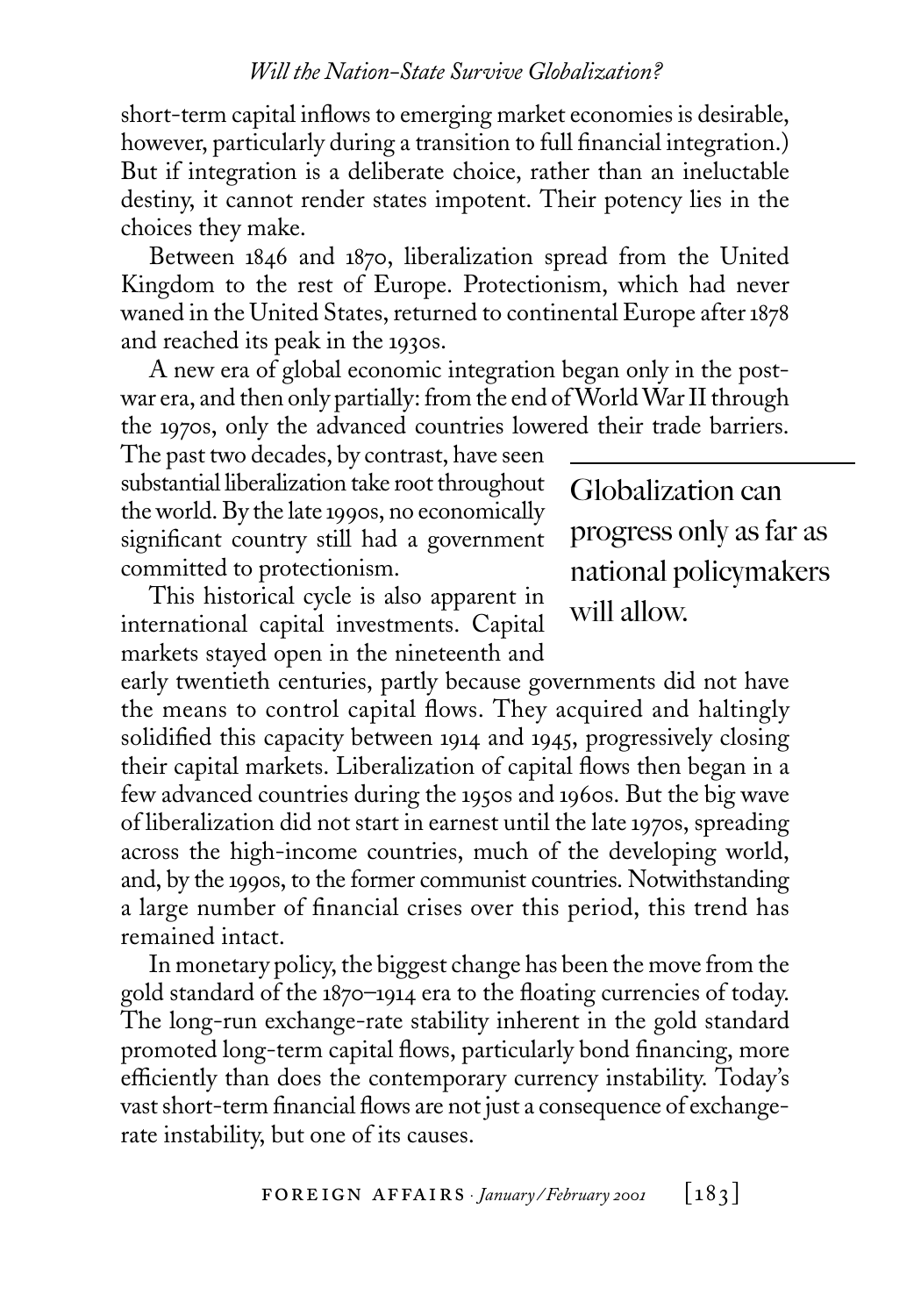Yet governments' control over the movement of people in search of employment tightened virtually everywhere in the early part of the last century. With the exception of the free immigration policy among members of the European Union (eu), immigration controls are generally far tighter now than they were a hundred years ago.

The policy change that has most helped global integration to flourish is the growth of international institutions since World War II. Just as multinational companies now organize private exchange, so global institutions organize and discipline the international face of national policy. Institutions such as the World Trade Organization (wto), the International Monetary Fund (imf), the World Bank, the eu, and the North American Free Trade Agreement underpin cooperation among states and consolidate their commitments to liberalize economic policy. The nineteenth century was a world of unilateral and discretionary policy. The late twentieth century, by comparison, was a world of multilateral and institutionalized policy.

#### tradeoffs facing states

ironically, the technology that is supposed to make globalization inevitable also makes increased surveillance by the state, particularly over people, easier than it would have been a century ago. Indeed, here is the world we now live in: one with fairly free movement of capital, continuing (though declining) restrictions on trade in goods and services, but quite tight control over the movement of people.

Economies are also never entirely open or entirely closed. Opening requires governments to loosen three types of economic controls: on capital flows, goods and services, and people. Liberalizing one of the above neither requires nor always leads to liberalization in the others. Free movement of goods and services makes regulating capital flows more difficult, but not impossible; foreign direct investment can flow across national barriers to trade in goods without knocking them down.It is easier still to trade freely and abolish controls on capital movement, while nevertheless regulating movement of people.

The important questions, then, concern the tradeoffs confronting governments that have chosen a degree of international economic

[184] foreign affairs . *Volume 80 No. 1*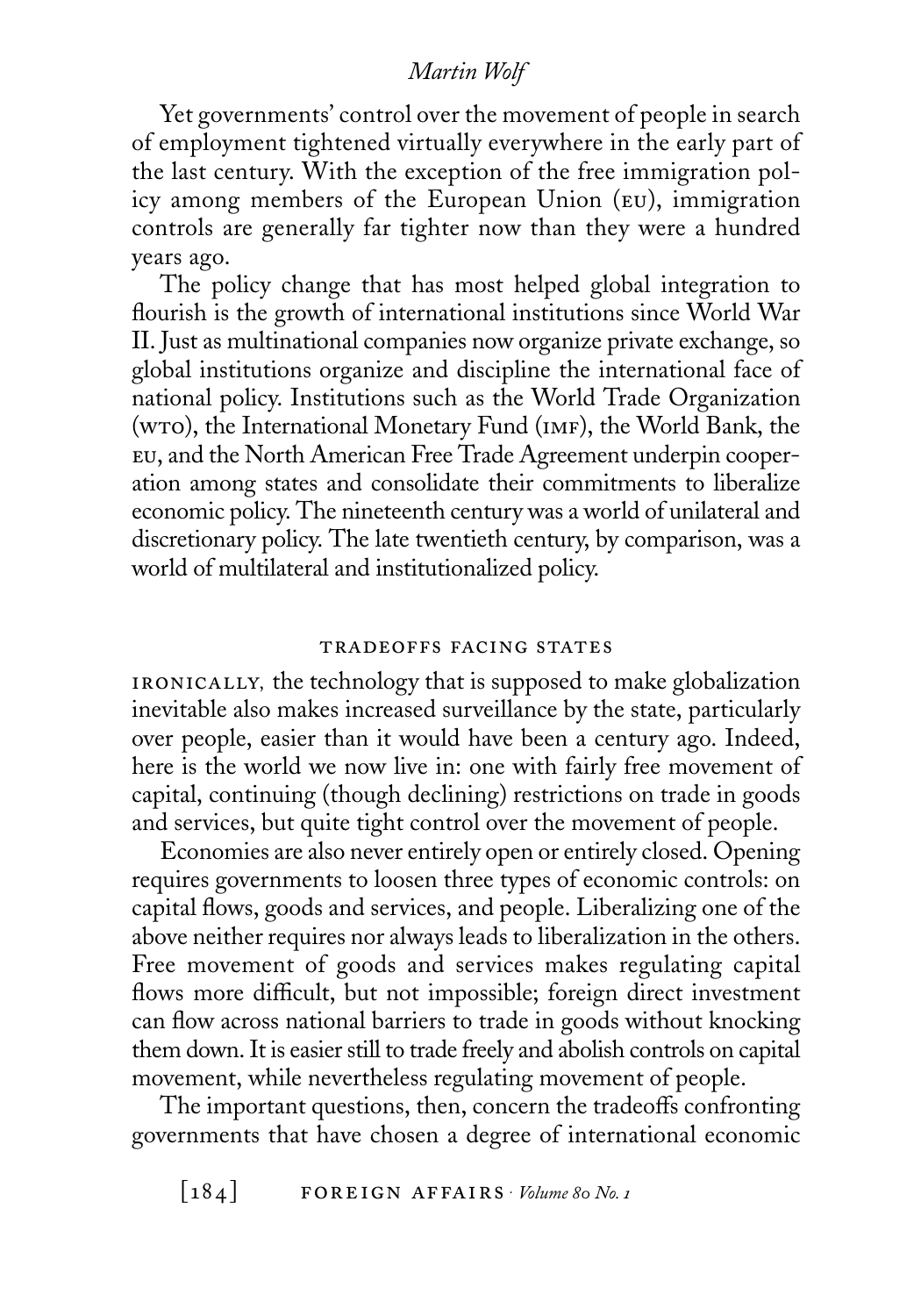integration. How constrained will governments find themselves once they have chosen openness?

#### three vital areas

GLOBALIZATION is often perceived as destroying governments' capacities to do what they want or need, particularly in the key areas of taxation, public spending for income redistribution, and macroeconomic policy. But how true is this perception?

In fact, no evidence supports the conclusion that states can no longer raise taxes. On the contrary: in 1999, eu governments spent or redistributed an average of 47 percent of their GDPs. An important new book by Vito Tanzi of the IMF and Ludger Schuknecht at the European Central Bank underlines this point. Over the course of the twentieth century, the average share of government spending among Organization for Economic Cooperation and Development (oecn) member states jumped from an eighth to almost half of GDP. In some high-income countries such as France and Germany, these ratios were higher than ever before.

Until now, it has been electoral resistance, not globalization, that has most significantly limited the growth in taxation. Tanzi claims that this is about to change. He argues that collecting taxes is becoming harder due to a long list of "fiscal termites" gnawing at the foundations of taxation regimes: more cross-border shopping, the increased mobility of skilled labor, the growth of electronic commerce, the expansion of tax havens, the development of new financial instruments and intermediaries, growing trade within multinational companies, and the possible replacement of bank accounts with electronic money embedded in "smart cards."

The list is impressive. That governments take it seriously is demonstrated by the attention that leaders of the oeco and the EU are devoting to "harmful tax competition," information exchange, and the implications of electronic commerce. Governments, like members of any other industry, are forming a cartel to halt what they see as "ruinous competition" in taxation. This sense of threat has grown out of several fiscal developments produced by globalization: increased mobility of people and money, greater difficulty in collecting information on income and spending, and the impact of the Internet on information flows and collection.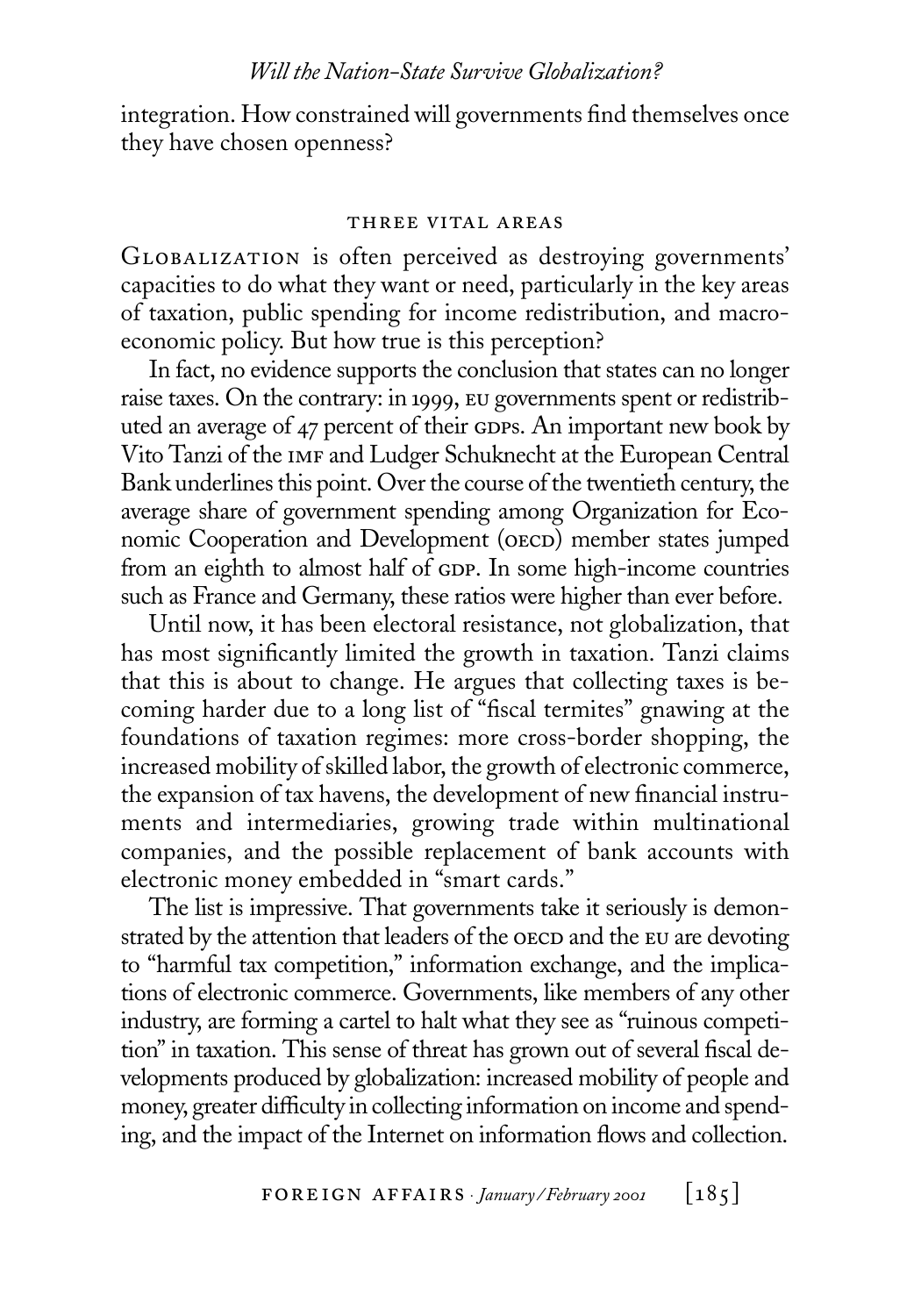Yet the competitive threat that governments face must not be exaggerated. The fiscal implications of labor, capital, and spending mobility are already evident in local jurisdictions that have the freedom to set their own tax rates. Even local governments can impose higher taxes than their neighbors, provided they contain specific resources or offer location-specific amenities that residents desire and consume. In other words, differential taxation is possible if there are at least some transport costs—and there always are.

These costs grow with a jurisdiction's geographic size, which thus strongly influences a local government's ability to raise taxes. The income of mobile capital is the hardest to tax; the income of land and immobile labor is easiest. Corporate income can be taxed if it is based on resources specific to that location, be they natural or human. Spending can also be taxed more heavily in one jurisdiction than another, but not if transport costs are very low (either because distances are short or items are valuable in relation to costs). Similarly, it is difficult to tax personal incomes if people can live in low-tax jurisdictions while enjoying the amenities of high-tax ones.

Eliminating legal barriers to mobility therefore constrains, but does not eliminate, the ability of some jurisdictions to levy far higher taxes than others. The ceiling on higher local taxes rises when taxable resources or activities remain relatively immobile or the jurisdiction provides valuable specific amenities just for that area.

The international mobility of people and goods is unlikely ever to come close to the kind of mobility that exists between states in the United States. Legal, linguistic, and cultural barriers will keep levels of cross-border migration far lower than levels of movement within any given country. Since taxes on labor income and spending are the predominant source of national revenue, the modern country's income base seems quite safe. Of course, although the somewhat greater mobility resulting from globalization makesit harder for governments to get information about what their residents own and spend abroad, disguising physical movement, consumption, or income remains a formidable task.

The third major aspect of globalization, the Internet, may have an appreciable impact on tax collection. Stéphane Buydens of the OECD plausibly argues that the Internet will primarily affect four main areas:

[186] foreign affairs . *Volume 80 No. 1*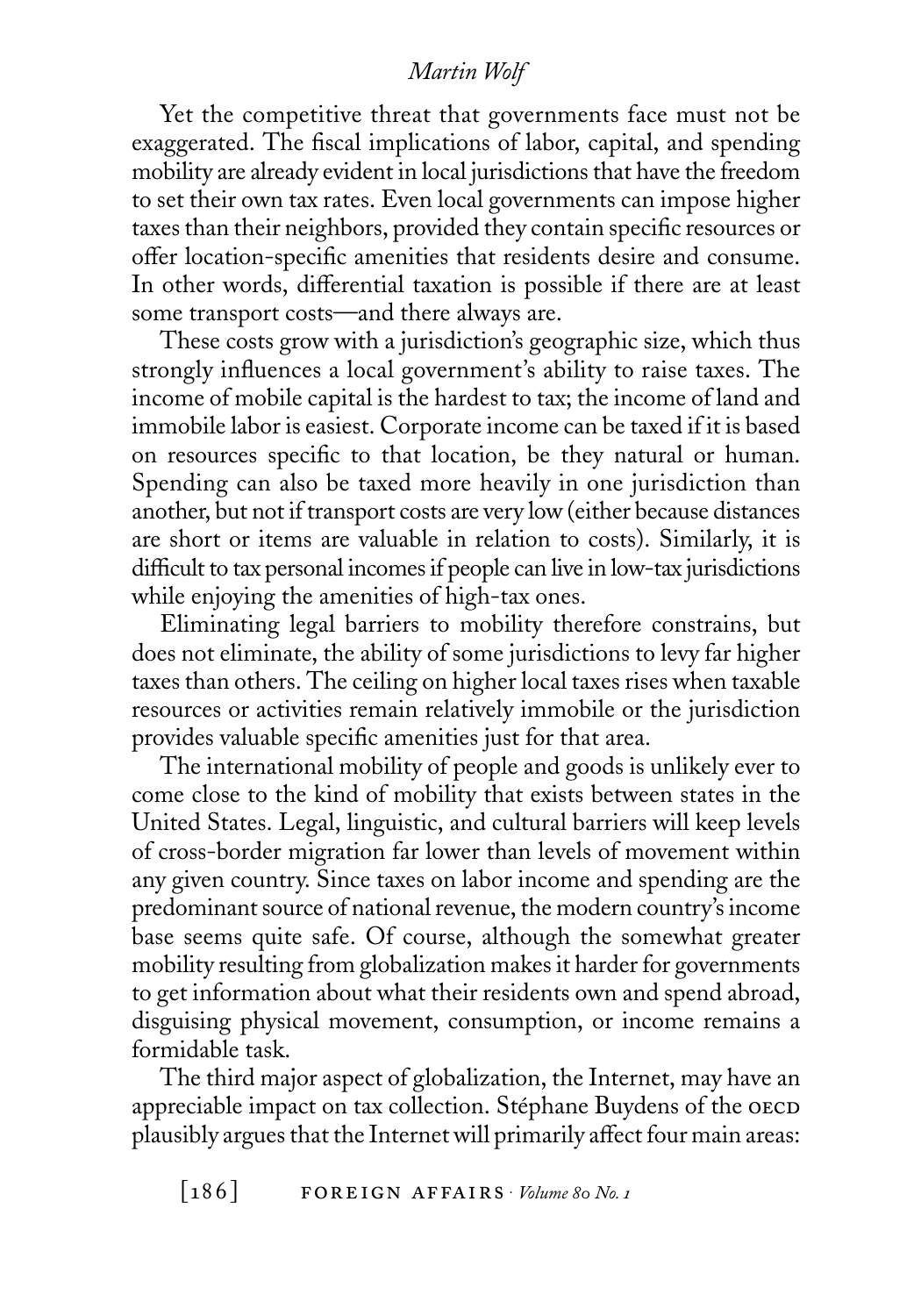taxes on spending, tax treaties, internal pricing of multinational companies, and tax administration.

Purely Internet-based transactions—downloading of films, software, or music—are hard to tax. But when the Internet is used to buy tangible goods, governments can impose taxes, provided that the suppliers cooperate with the fiscal authorities of their corresponding jurisdictions. To the extent that these suppliers are large shareholderowned companies, which they usually are, this cooperation may not be as hard to obtain as is often supposed.

It is also sometimes difficult to locate an Internet server. If one cannot do so, how are taxes to be levied and tax treaties applied? Similar problems arise with multinational companies' ability to charge submarket prices to their subsidiaries abroad (so-called "transfer pricing" within multinationals), which leaves uncertain the question of how and in which country to levy the tax. This scenario suggests that classic concepts in the taxation of corporations may have to be modified or even radically overhauled.

The overall conclusion, then, is that economic liberalization and technology advanceswill make taxation significantly more challenging. Taxes on spending may have to be partially recast. Taxation of corporate profits may have to be radically redesigned or even abandoned. Finally, the ability of governments to impose taxes that bear no relation to the benefits provided may be more constrained than before.

Nevertheless, the implications of these changes can easily be exaggerated. Taxation of corporate income is rarely more than ten percent of revenue, whereas taxes on income and spending are the universal pillars of the fiscal system. Yet even lofty Scandinavian taxes are not forcing skilled people to emigrate in droves. People will still happily pay to enjoy high-quality schools or public transport. Indeed, one of the most intriguing phenomena of modern Europe is that the high-tax, big-spending Scandinavian countries are leading the "new economy."

Governments will also use the exchange of information and other forms of cooperation to sustain revenue and may even consider international agreements on minimum taxes. They will certainly force the publicly quoted companies that continue to dominate transactions, both on-line and off, to cooperate with fiscal authorities. But competition among governments will not be eliminated, because the powerful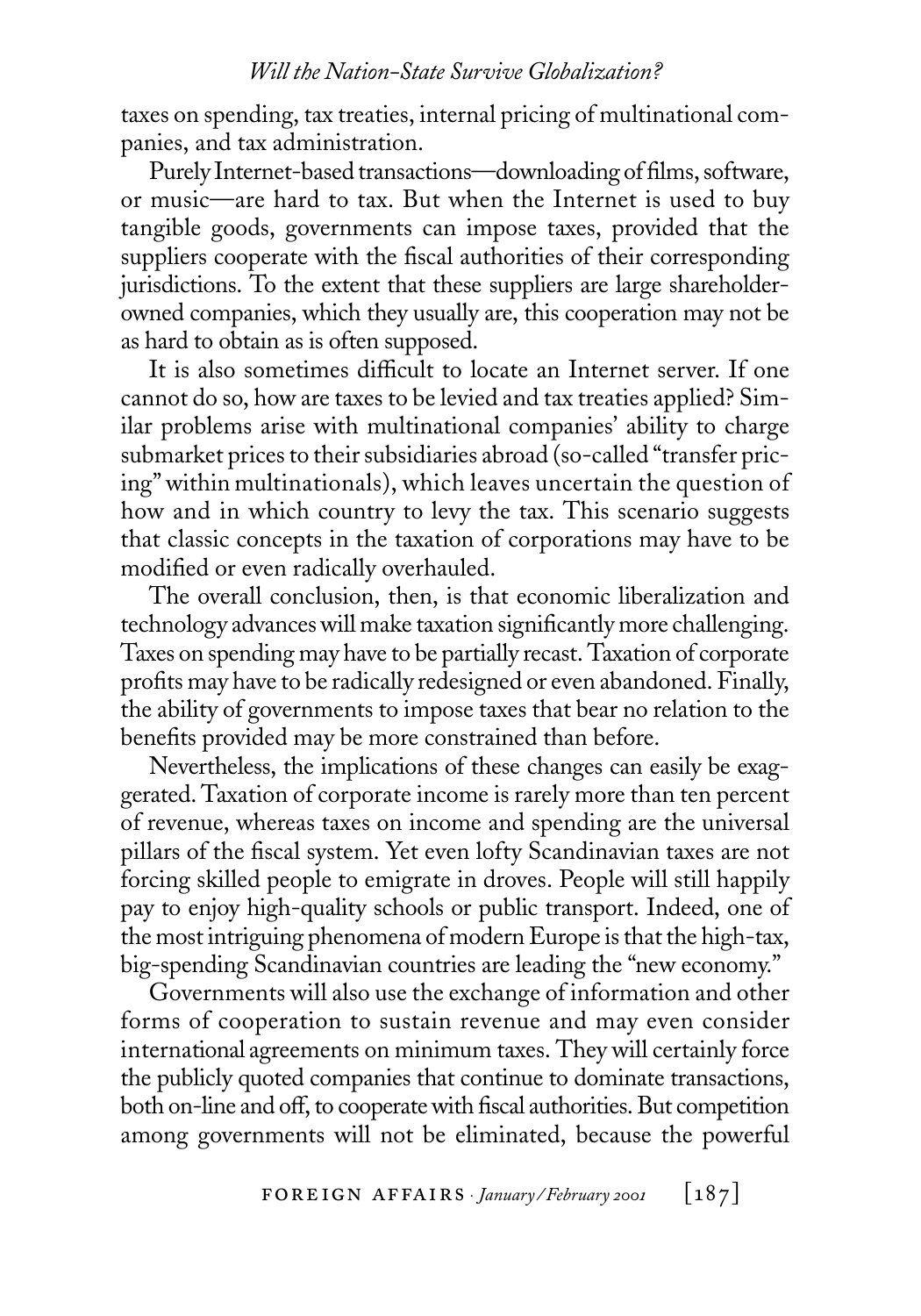countries that provide relatively low-tax, low-spending environments will want to maintain them.

The bottom line is that the opening of economies and the blossoming of new technologies are reinforcing constraints that have already developed within domestic politics. National governments are becoming a little more like local governments. The result will not necessarily be minimal government. But governments, like other institutions, will be forced to provide value to those who pay for their services.

Meanwhile, governments can continue the practice of income redistribution to the extent that the most highly taxed citizens and firms cannot—or do not wish to—evade taxation.In fact, if taxes are used to fund what are believed to be location-specific benefits, such as income redistribution orwelfare spending, taxpayerswill likely be quitewilling to pay, perhaps because they either identify with the beneficiaries, fear that they could become indigent themselves, or treasure the security that comes from living among people who are not destitute. Taxpayers may also feel a sense of moral obligation to the poor, a sentiment that seems stronger in small, homogeneous societies. Alternatively, they may merely be unable to evade or avoid those taxes without relocating physically outside the jurisdiction. For all these reasons, sustaining a high measure of redistributive taxation remains perfectly possible. The constraint is not globalization, but the willingness of the electorate to tolerate high taxation.

Last but not least, some observers argue that globalization limits governments' ability to run fiscal deficits and pursue inflationary monetary policy. But macroeconomic policy is always vulnerable to the reaction of the private sector, regardless of whether the capital market is internationally integrated. If a government pursues a consistently inflationary policy, long-term nominal interest rates will rise, partly to compensate for inflation and partly to insure the bondholders against inflation risk. Similarly, if a government relies on the printing press to finance its activity, a flight from money into goods, services, and assets will ensue—and, in turn, generate inflation.

Within one country, these reactions may be slow. A government can pursue an inflationary policy over a long period and boost the economy; the price may not have to be paid for many years. What difference, then, does it make for the country to be open to international capital flows? The most important change is that the reaction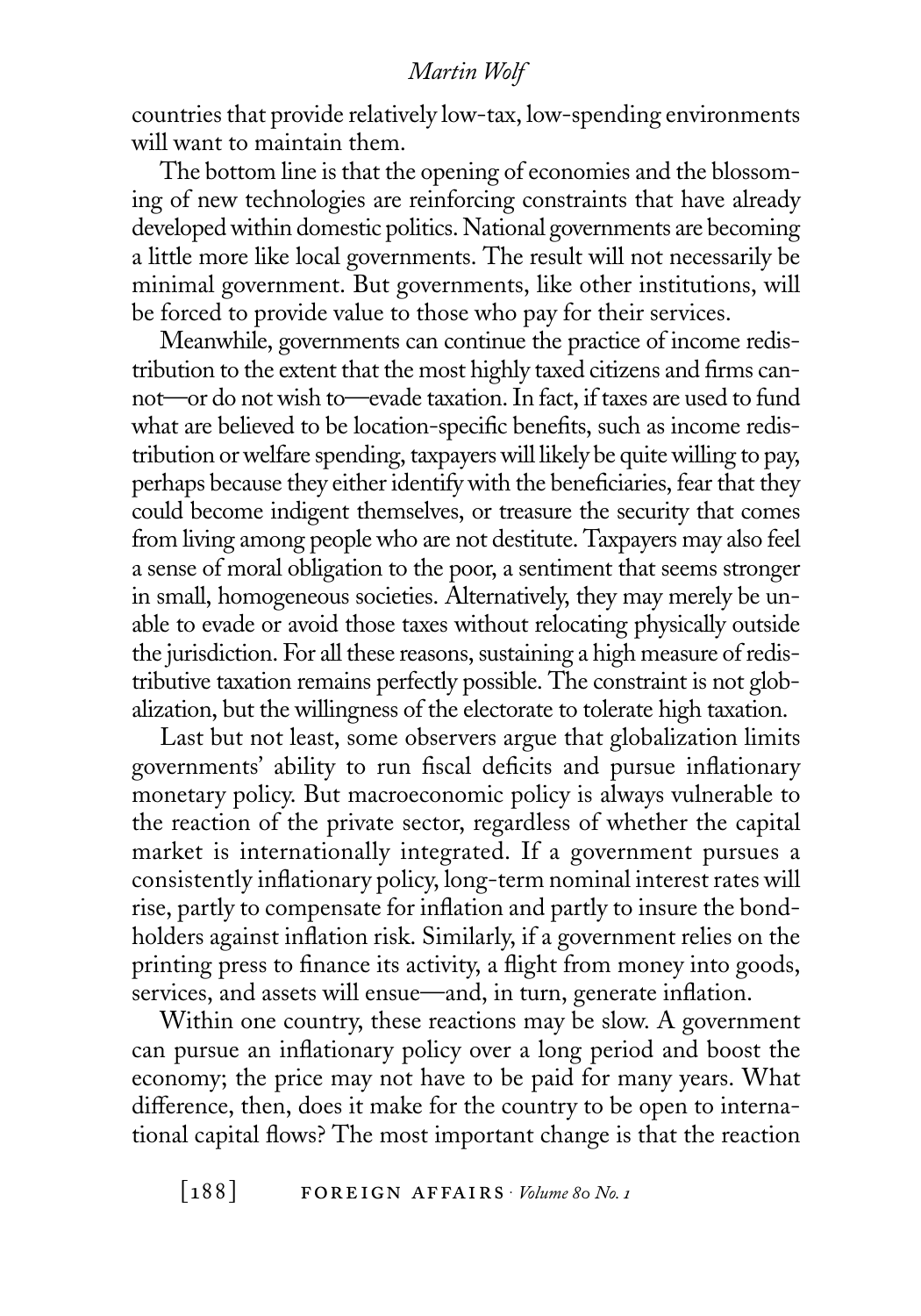### *Will the Nation-State Survive Globalization?*

of a government's creditorsislikely to be quicker and more brutal because they have more alternatives. This response will often show itself in a collapsing exchange rate, as happened in East Asia in 1997 and 1998.

#### the continuing importance of states

A COUNTRY that chooses international economic integration implicitly accepts constraints on its actions. Nevertheless, the idea that these constraints wither away the state's capacity to tax, regulate, or intervene is wrong. Rather, international economic integration accelerates the market's responses to policy by increasing the range of alternative options available to those affected. There are also powerful reasons for believing that the constraints imposed on (or voluntarily accepted by) governments by globalization are, on balance, desirable.

For example, the assumption that most governments are benevolent welfare-maximizers is naive. International economic integration creates competition among governments—even countries that fiercely resist integration cannot survive with uncompetitive economies, as shown by the fate of the Soviet Union. This competition constrains the ability of governments to act in a predatory manner and increases the incentive to provide services that are valued by those who pay the bulk of the taxes.

Another reason for welcoming the constraints is that self-imposed limits on a government's future actions enhance the credibility of even a benevolent government's commitments to the private sector. An open capital account is one such constraint. Treaties with other governments, as in the wto, are another, as are agreements with powerful private parties. Even China has come to recognize the economic benefits that it can gain from international commitments of this kind.

The proposition that globalization makes states unnecessary is even less credible than the idea that it makes states impotent. If anything, the exact opposite is true, for at least three reasons. First, the ability of a society to take advantage of the opportunities offered by international economic integration depends on the quality of public goods, such as property rights, an honest civil service, personal security, and basic education. Without an appropriate legal framework, in particular, the web of potentially rewarding contracts is vastly reduced. This point may seem trivial, but many developing economies have failed to